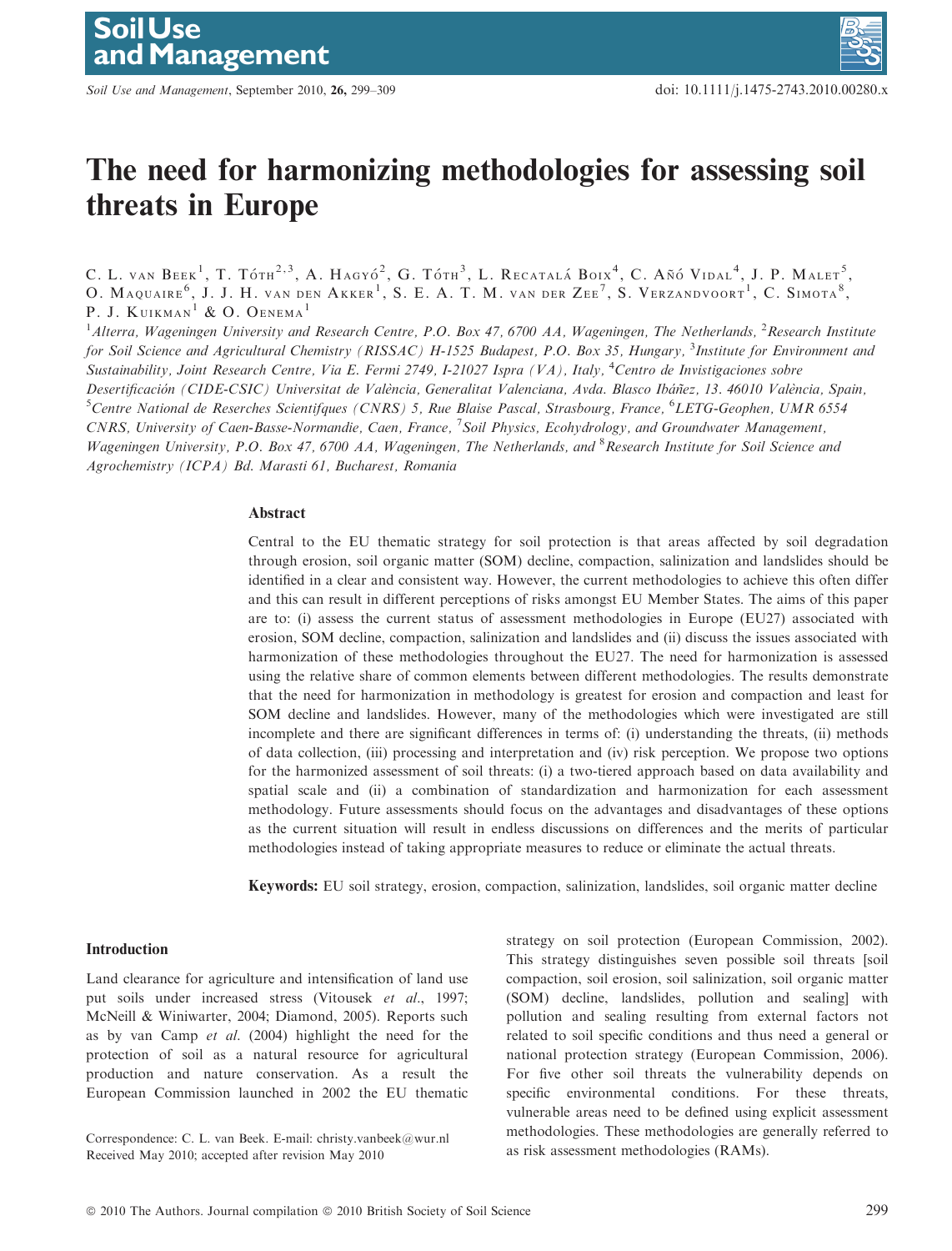Various countries have developed RAMs to identify vulnerable areas for one or more soil threats. Most of these RAMs have been developed regionally and often independent of each other. The use of different RAMs for the same soil threat within the EU-27 will hamper consistent evaluation of vulnerability related to the soil threats. Moreover, the use of different RAMs for the same soil threat will affect soil protection levels and thereby competition between farmers from different regions and/or Member States. Hence, as long as different and idiosyncratic methodologies are used, a future EU soil directive will be futile and likely to suffer from debates on methodologies.

There are various ways to bring together different methods and procedures, usually described as 'harmonization' and/or 'standardization'. Harmonization is commonly interpreted in terms of ensuring that results from different methods are comparable and consistent. Standardization requires the use of identical assessment procedures for each soil threat in EU-27 and hence involves the selection of one assessment methodology for all Member States. However, there is a gradual transition between standardization and harmonization. Harmonization encompasses a wide range of issues, ranging from choosing sampling points to the final perception of the actual risks and often includes elements of standardization. In this paper, the term 'harmonization' is used in a generic way, in line with common usage, i.e. harmonization is considered to be the processes leading to the production of comparable results between different assessment methodologies.

In addition to assessment methodologies for vulnerability, the quantification of risk also involves the identification of influencing factors and affected organisms (Christensen et al., 2003). For soil threats, the identification of these is not evident. For instance, for SOM decline, the influencing factors can be a combination of several including climate, land use and water management. However, affected organisms cannot easily be identified although in some more holistic approaches the soil itself can be regarded as the affected system, e.g. Arquette et al. (2002). The same is true for others such as compaction, soil erosion and salinization. Only for landslides can affected organisms be identified as the population in risk prone areas. As a consequence of the difficulties in identifying influencing factors and affected organisms, many RAMs are de facto vulnerability assessments. However, in this paper, we use the phrase 'RAMs' to refer to all methods that are currently used to assess vulnerability and ⁄ or risks related to soil threats.

The development of a generic framework to assess soil threats is difficult because of the heterogeneous nature of soils, the range of soil functions as well as the many knowledge gaps (Tzilivakis et al., 2005). The assessment chain in Figure 1 shows the steps that are taken to assess the risk of a soil threat from the initial understanding of the threat to data collection, data processing, data interpretation and the



Figure 1 The risk assessment chain from understanding of the soil threat to ultimate risk perception.

final risk perception. Data can be obtained from field measurements, remote sensing images and/or statistical sources. Subsequently, data can be processed to give a rate or soil threat assessment using simulation modelling, empirical modelling, factorial assessment and ⁄ or expert judgment. Data interpretation is based on comparing the severity of the soil threat with previously defined threshold values. In the final risk perception step, the soil threat is assessed in terms of the sense of urgency for required actions and remedial measures. In 2008, the EU funded the RAMSOIL project which was designed to explore the options for harmonization of soil RAMs in EU27. In this paper, we provide an overview of our results and present two options for harmonizing procedures.

#### Materials and methods

#### Collection of information via questionnaires

To obtain an overview of RAMs in current use within EU-27, two questionnaires were distributed: a thematic questionnaire for each soil threat was sent to scientists in all Member States, and a policy questionnaire was sent to policy makers in all Member States. In the case of decentralized governments (Spain, Germany), questionnaires were sent to regional contacts. The thematic questionnaires focused on the methodology that was applied in the RAMs, whereas the policy questionnaire focused on the decision factors affecting policy regarding the use, or absence, of RAMs. Details on the questionnaires and results are given by Heesmans (2007), Geraedts et al. (2008), Malet & Maquaire (2008), van den Akker & Simota (2008), Bloem et al. (2008) and Kuikman et al. (2008).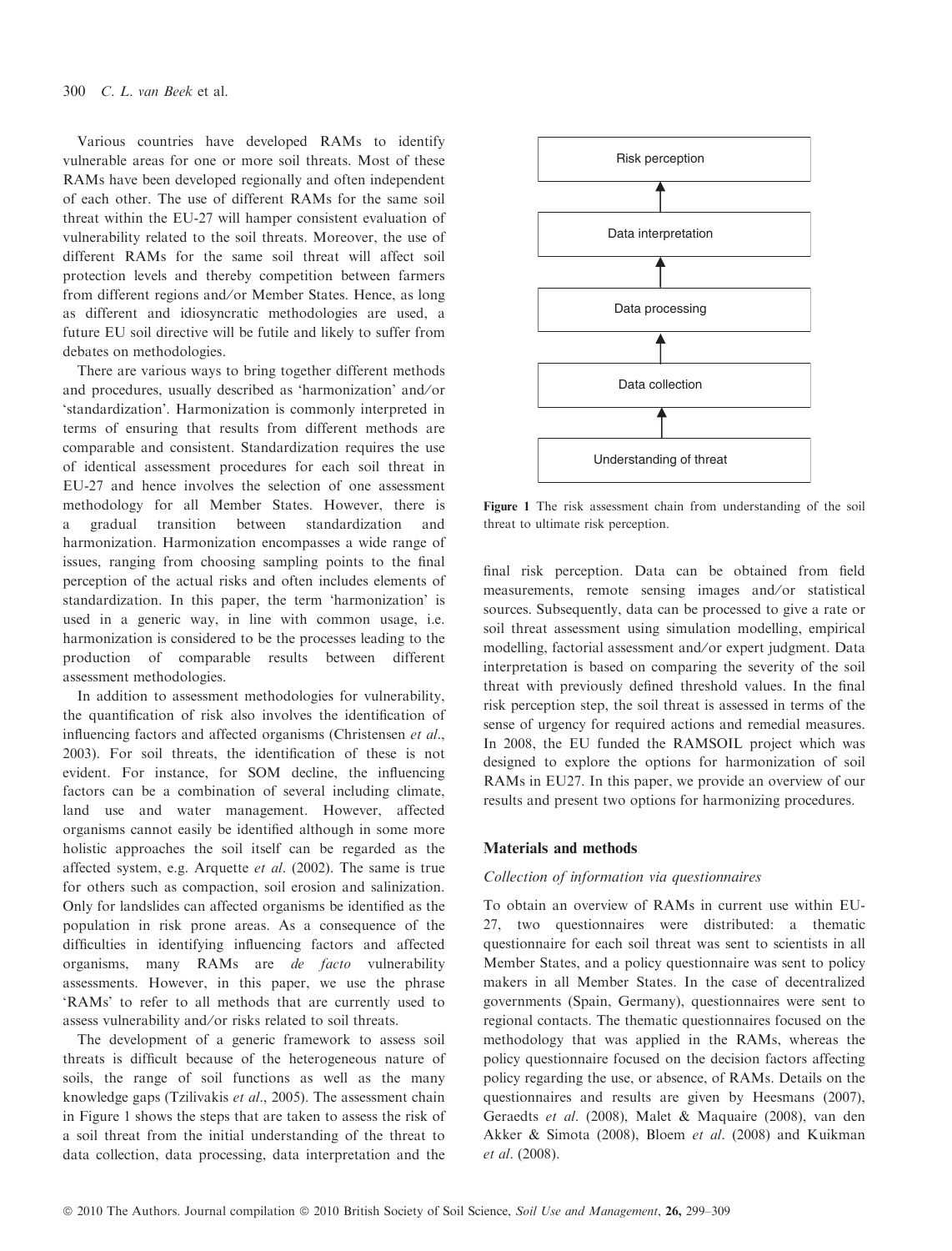

Figure 2 Conceptual representation of the meanings of harmonization and standardization of risk assessment methodologies as used in this paper. Standardization (bold vertical arrow) applies to prescribed procedures and activities in each step of the risk assessment chain, whereas harmonization (horizontal arrows) implies the use of conversion factors at the highest possible level (most direct way, indicated by dark colour) and possibly at other steps.

#### Assessment of the needs for harmonization

The concepts of harmonization and standardization as used in this study are visualized in Figure 2. We consider standardization as an extreme form of harmonization: harmonization is applied during one or more steps of the risk assessment chain and standardization is applied during all steps of the risk assessment chain. The need for harmonization is shown in the variation in results from different RAMs for an identical situation. Ideally the need for harmonization should be analysed by applying all RAMs to each studied situation and then comparing the results. However, this was practically impossible given the number of RAMs, the differences in objectives between RAMs and the complexities involved in applying RAMS. Instead, the need for harmonization was assessed using the relative number of different approaches per step of the risk assessment chain in a so-called matching index (MI). The MI is defined as the fraction of common elements within different RAMs:

$$
MI = \frac{Common elements per step in the risk assessment chain}{Total number of elements in RAMs}
$$
\n(1)

Because of the different nature of activities in each step of the risk assessment chain, the definition of MI requires adjustment for each successive step.

For data collection, the MI was defined as the shared common criteria as provided in Annex 1 of the EU thematic strategy on soil protection (European Commission, 2002). Although this list is not exhaustive and was not meant to be, it provides a common understanding for important soil parameters and some disturbing factors. An example of the MI for data collection is provided in Box 1. For data processing, the MI was defined on the basis of the common main approach in the RAMs involving process modelling,

#### Box 1

Example calculating the MI for data collection on salinization RAMs.

For salinization, there are six parameters listed in Annex 1 of the EU thematic strategy on soil protection (soil type, soil texture, climate, soil hydraulic properties, irrigation and groundwater). We received eight completed questionnaires on salinization, corresponding to eight different RAMs. All RAMs included information on climate, but information about the other parameters was lacking for one or more RAMs (Table 2). In total, 39 parameter-RAM combinations were covered from the possible total of 48 (= 6 parameters  $\times$  8 RAMs) which results in an MI of  $39/48 = 0.81$  (Table 3).

factorial assessments, empirical modelling and expert judgment (Eckelmann et al., 2006). For example, the MI equals 1 when two RAMs both use empirical modelling for data processing. In the data interpretation step, MI was defined as the reciprocal of the number of different threshold values that were used. A lower number of dynamic or fixed thresholds, therefore results in a high MI. For example, when three RAMs use  $1 \frac{t}{\text{a}}$  yr as a threshold for erosion loss, but a fourth RAM uses 5 t/ha/yr, the MI for data interpretation equals 0.5.

We could not quantify the MI for risk perception because of the absence of this final step in the risk assessment chain for the majority of the soil RAMs. We assumed that RAMs using the same underlying elements should show less variation in outcomes compared with RAMs based on different elements. The MI provides a number between 0 and 1 and was interpreted as: (i) relatively high need for harmonization (MI  $< 0.25$ ), (ii) intermediate need for harmonization ( $0.25 \leq M I \leq 0.75$ ) and (iii) little need for harmonization (MI  $> 0.75$ ).

## Case study

A case study was undertaken on the vulnerability to soil erosion in Romania. The case study focused on the data processing step in the risk assessment chain using the SIDASS-WEPP and the PESERA approaches. The objective of the case study was to illustrate the consequences of using different though scientifically sound RAMs on spatial distribution within vulnerable areas. Therefore, the purpose of the case study was not to make a detailed comparison with field data, nor to investigate different algorithms as done by Simota et al. (2005) for SIDASS-WEPP and Kirkby et al. (2004) for PESERA. The distribution of soil erosion was determined using soil properties from the Corine Land Cover Database (scale 1:1 000 000 with a 1-km grid). For the SIDASS-WEPP methodology, slopes were based on slope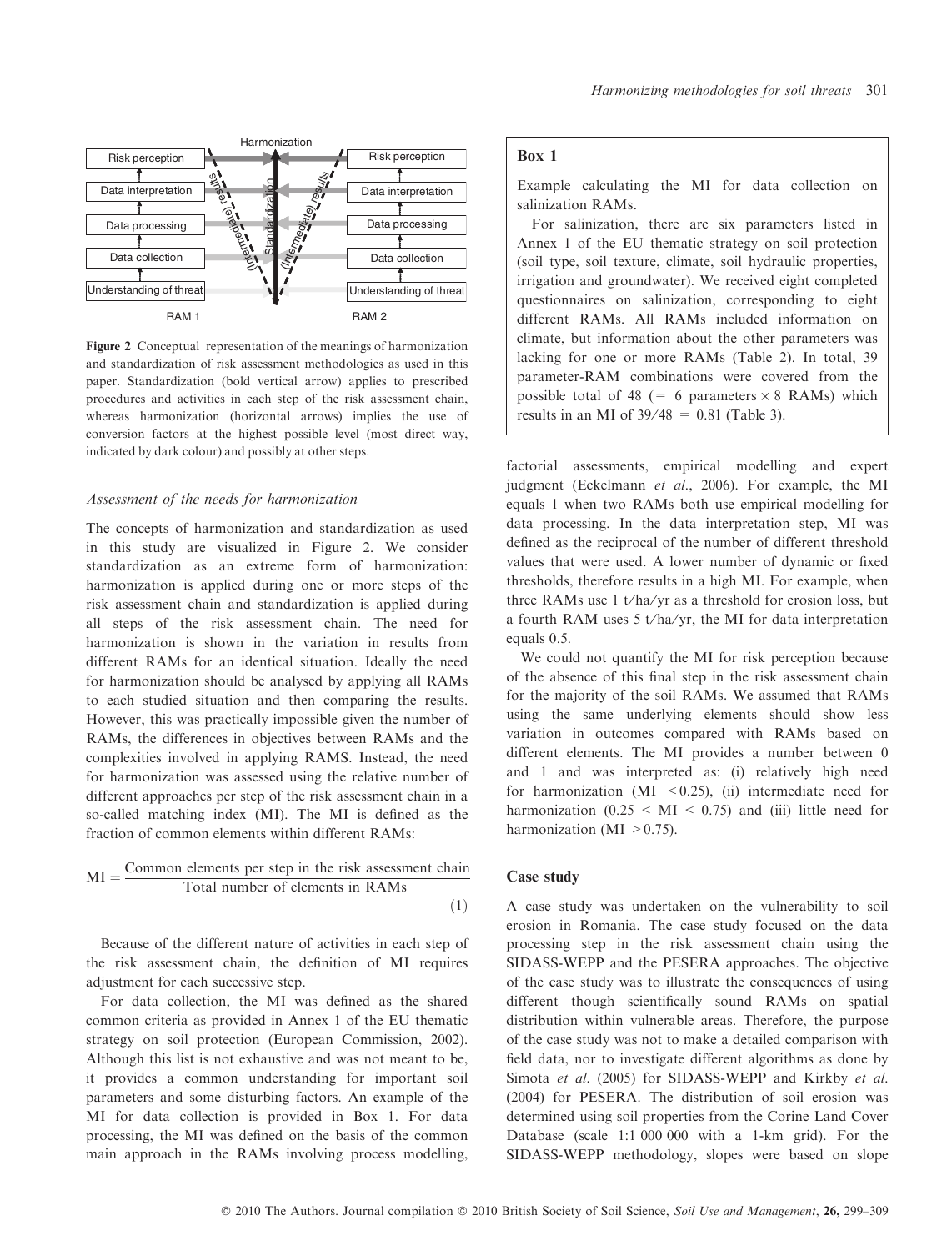|                |               | <b>SOM</b> |               | Erosion decline Salinization Compaction Landslides |          |
|----------------|---------------|------------|---------------|----------------------------------------------------|----------|
| Austria        |               |            |               |                                                    |          |
| Belgium        | $\times^*$    | *          |               | $*$                                                | ×        |
| Bulgaria       |               |            |               |                                                    |          |
| Czech republic | ×             | $\times$   | ×             | ×                                                  | $\times$ |
| Denmark        | $\frac{1}{2}$ | $\ast$     |               | $\frac{1}{2}$                                      |          |
| Estonia        |               |            |               |                                                    |          |
| Finland        | $\times^*$    |            |               |                                                    |          |
| France         |               |            |               |                                                    | ×        |
| Germany        | $\times^*$    | $*$        |               | $\times^*$                                         |          |
| Greece         | $\frac{1}{2}$ | *          | $\frac{1}{2}$ | $*$                                                | *        |
| Hungary        | ×             | *          | ×             | $\times$                                           |          |
| Ireland        |               |            |               |                                                    |          |
| Italy          | *             | $^{+}$     |               | ×                                                  | $^{+}$   |
| Latvia         |               |            |               |                                                    |          |
| Lithuania      | *             |            |               |                                                    |          |
| Luxembourg     |               |            |               |                                                    |          |
| Malta          |               |            |               |                                                    |          |
| Netherlands    | $\times$      | $\times$   |               |                                                    | *        |
| Poland         | $\times$      | $*$        |               |                                                    |          |
| Portugal       |               |            |               |                                                    |          |
| Romania        | $\times$      |            |               |                                                    |          |
| Serbia         | $\ast$        | *          | *             | *                                                  | *        |
| Slovakia       |               |            |               |                                                    |          |
| Slovenia       |               | *          |               |                                                    |          |
| Spain          | $\geq$        | $*$        | $^{+}$        |                                                    | ×        |
| Sweden         |               |            |               |                                                    |          |
| UK             | $\times$      | $^{+}$     |               |                                                    |          |

Table 1 Responses to questionnaires sent to EU contact persons on the status of soil RAMs

Symbols indicate soil RAMs used in practice  $(x)$  or in development (\*). Underlined symbols indicate regional organization of RAMs. Additional soil RAMs found in the literature are indicated by a plus (+). RAMs, risk assessment methodologies; SOM, soil organic matter.

indices linked to each polygon of the soil map of Europe (scale 1:1 000 000) (Tóth et al., 2009).

# Results and discussion

### Questionnaire results

Contact persons were asked to forward the questionnaire to other relevant scientists and policy makers. From the returned questionnaires, it became clear that this had indeed happened which was appreciated, but also complicated our estimation of return rates. Based on the assumption that all forwarded questionnaires were returned, the average return rate of the questionnaires was 52% and ranged between 21% for salinization and 58% for erosion. The relatively low response for salinization reflects that this is a regional or local phenomenon in EU-27 and is therefore only relevant to a few Member States. However, the absence of some countries and variable interpretation of the questions resulted in a considerable shortcoming in our assessment. For example, it was rather surprising that Serbia has RAMs in development for all soil threats, whereas France has only one. Nevertheless, although quite a few RAMs were used, the total number was far below the maximum of  $162$  (= 6 soil threats  $\times$  27 Member States) as many Member States did not yet have a fully operational RAM (Table 1).

The most important decision factor on whether to adopt or disregard a soil RAM was cost efficiency, whereas ambiguous results and complexity of the RAM were minor decision factors. The majority (54%) of the respondents stated that RAMs were still in development while 34% of the respondents reported RAMs in use (Table 1). The majority of the RAMs (58%) were used by research institutions with the remainder used by consultancies and governmental bodies. There were only a few RAMs  $(11\%)$  incorporated into official legislation. The question 'for what reason was the RAM developed?' resulted in 72% of the respondents responding 'for scientific understanding'. Only 14% reported 'for legislation' and another 14% was not aware of the original purpose of the RAM. The results of our questionnaires suggest that the development of the RAMs in EU-27 has mainly been by scientists and that the adoption by policy and practice has still to be made.

## Current state of soil RAMs in Europe

Table 1 presents an overview of the current status of RAMs across the EU-27. Only one country (Czech Republic) has RAMs for all threats. Hungary and Italy have RAMs for three threats, three countries have RAMs for two threats, and another three countries have RAMs for one threat. The majority of Member States (15 out of 27) has no RAMs or only RAMs in the development. Based on the questionnaires returns, we conclude that no two Member States use identical RAMs. However, many RAMs have similarities, yet differ in details and/or spatial scales. Consequently, it is impossible to discriminate between one RAM and another and instead the situation could be considered as a continuum where particular RAMs more or less slightly merge into others. Though the overlap in RAMs hampers their discrimination, it can facilitate future harmonization as there is a common understanding of elements that should be part of the RAM for a particular soil threat.

Landslide RAMs are used in four Member States (Table 1). The development of RAMs for landslides seems to be ahead of the development of others in terms of completion of the risk assessment chain and harmonization. This is due to several reasons: (i) landslides occur in a limited number of countries; (ii) most landslides occur instantaneously and the consequences are almost always catastrophic which is a strong driver for policy makers; and (iii) external parties, e.g. insurance companies, require risk assessments. The landslide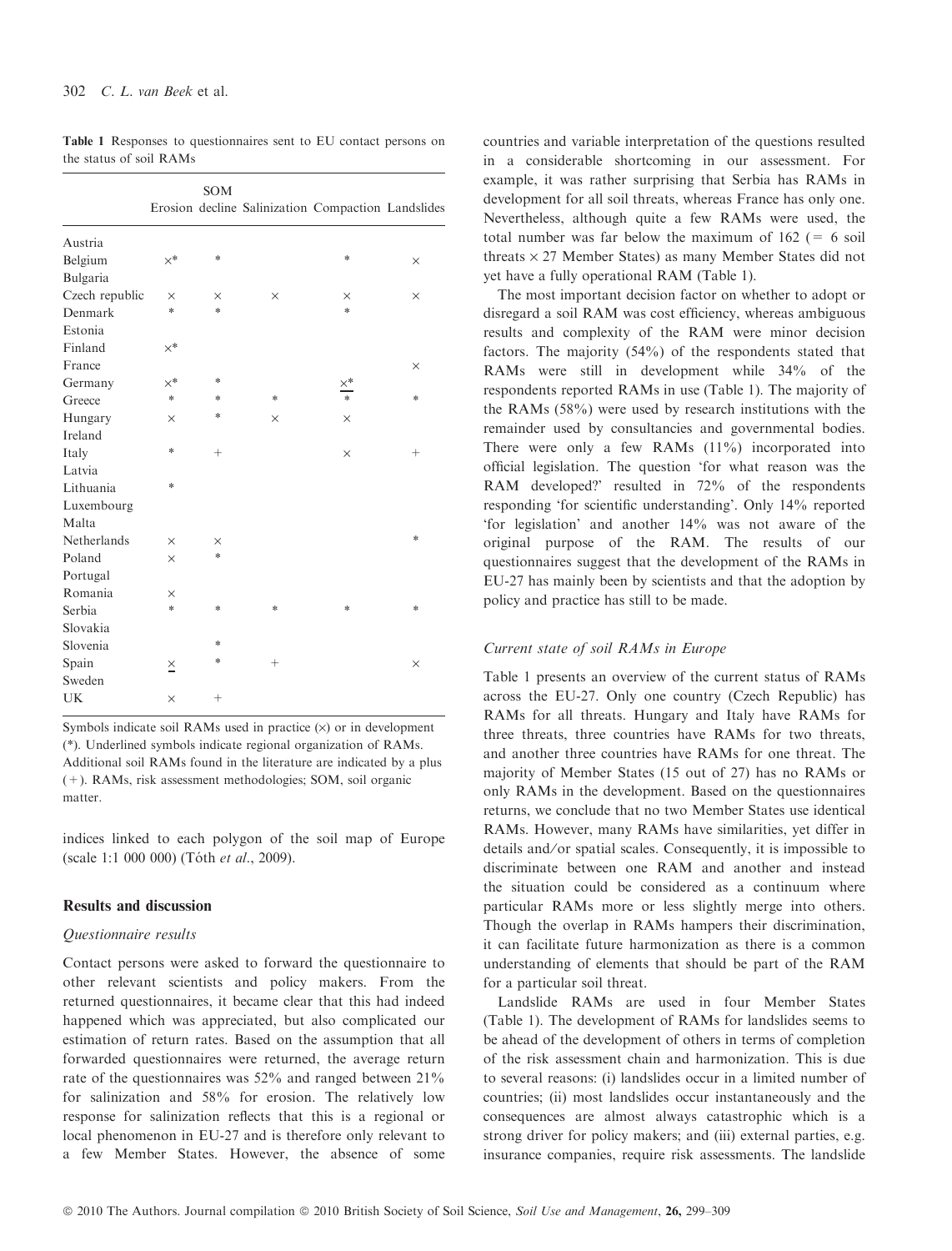RAMs combine expert judgment, empirical approaches and to a lesser extent mathematical simulations.

For soil erosion, there are many different RAMs in use (e.g. Boardman & Poesen, 2006) and most are based on empirical modelling. Differences between RAMs are related to the complexity of approaches and spatial scales (regional vs. national). All but one empirical modelling approach uses a modification of the Universal Soil Loss Equation (Wischmeier & Smith, 1978) which in principle provides a strong basis for harmonization, notwithstanding some major limitations of this methodology (Boomer et al., 2008).

For SOM decline many RAMs were still in development at the time of the survey (Table 1). Several studies focus on the relationships between land use and SOM dynamics (e.g. Bellamy et al. 2005; Sleutel et al., 2006). These studies give incomplete risk assessments because they lack the last two steps of the risk assessment chain. Furthermore, the process models differ in their description of SOM dynamics. Simple models consider one homogeneous SOM pool, whereas more complex models divide SOM or soil organic carbon (SOC) into several pools with different characteristics (de Willigen, 1991; de Willigen et al., 2008; Diekkrüger et al., 1995).

For soil compaction all but one RAM is based on the same deterministic approach (Horn et al., 2005; Simota et al., 2005). The Alcor (http://www.microleis.com) and the SIDASS models (Horn et al., 2005) are the most recent versions of the family of deterministic compaction RAMs. In these models compaction is related to wheel load, soil strength, climatic conditions, drainage conditions, land cover and soil properties. In contrast, the Italian RAM considers soil compaction as the sole result from the weight of agricultural machinery.

Salinization is most severe in Hungary and only Hungary and the Czech Republic have an official assessment methodology (Table 1). RAMs for salinization differ mainly in the indicators used to evaluate the risk, which is in part related to the specific objective of the RAM. Possible indicators for salinization are electrical conductivity (EC), soil water quality, irrigation water quality, exchangeable sodium percentage and sodium adsorption ratio. The assessments are based on expert judgment, similar to the salinity hazard classification of the USDA Salinity Laboratory (Richards, 1954).

## Assessment of the completeness of RAMs

For soil erosion and SOM decline all RAMs are limited to the first three steps of the risk assessment chain of Figure 1. For compaction and salinization, some RAMs also include data interpretation but the final step (risk perception) is still missing. For landslides, most RAMs are complete, although some lack the final step of risk perception. The frequent absence of the two last steps in the risk assessment chain, i.e.

data interpretation and risk perception may be because many RAMs are still in development. Hence, many so-called soil RAMs that are currently used in EU member states focus on quantifying processes and should be referred to as vulnerability assessments rather than risk assessments.

#### Assessment of needs for harmonization

The common criteria in Annex 1 of the soil thematic strategy (European Commission, 2006) are summarized in Table 2 for each threat. The MIs for data collection were calculated for each soil threat and range from 0.58 for compaction to 0.88 for SOM decline (Table 3). This suggests that consensus is most lacking about required data for compaction and is greatest for SOM decline. The MI for erosion is 0.60. This relatively low value can be explained by the absence of information on agro-ecological zones in all RAMs and the absence of land cover in most of the RAMs. For salinization, a relative high coverage (81%) of the common criteria was found and several RAMs took all criteria into account (Table 2). For compaction, the criteria 'topography' and to a lesser extent 'land cover' are frequently missing in the RAMs, yielding a MI of 0.58. For landslides, a relatively high MI of 0.77 was calculated, though the criteria 'climate' and 'seismic risks' were commonly missing (Table 2). However, the criteria in Annex 1 are very general and a more detailed and prioritized list has been developed by Huber et al. (2007) which includes amongst others, DPSIR classes, applicability and monitoring type. A comparison of calculated MIs for the different RAMs with the indicators of Huber et al. (2007) and with the criteria of Annex 1 yielded different results, but the order of magnitude and relative scores remained similar (not shown).

For data processing, MIs are highest for landslides and salinization. The commonly used methods are empirical modelling (erosion), expert judgment (salinization) and process modelling (compaction and landslides). For SOM decline, expert judgment, factorial approaches and process modelling are used. For data interpretation, the most contrasting threshold values are for compaction. For this soil threat, different indicators (e.g. saturated hydraulic conductivity, air capacity and penetrometer values) and different values are used per indicator. For salinization, threshold values are defined for different indicators (e.g. exchangeable sodium percentage, EC and leaching requirement). For erosion, thresholds values are under debate, but 6 out of 11 RAMs report the use of a threshold value. Thresholds are commonly related to baseline (or 'natural') erosion rates using 'benchmark' sites, but this is not yet practice and reported tolerable erosion rates range from 1 to 2 t/ha/yr (Huber et al., 2007).

Ultimately, the MI of risk perception is the most relevant indicator for assessing the potential for harmonization. However, for most threats, the MI for risk perception is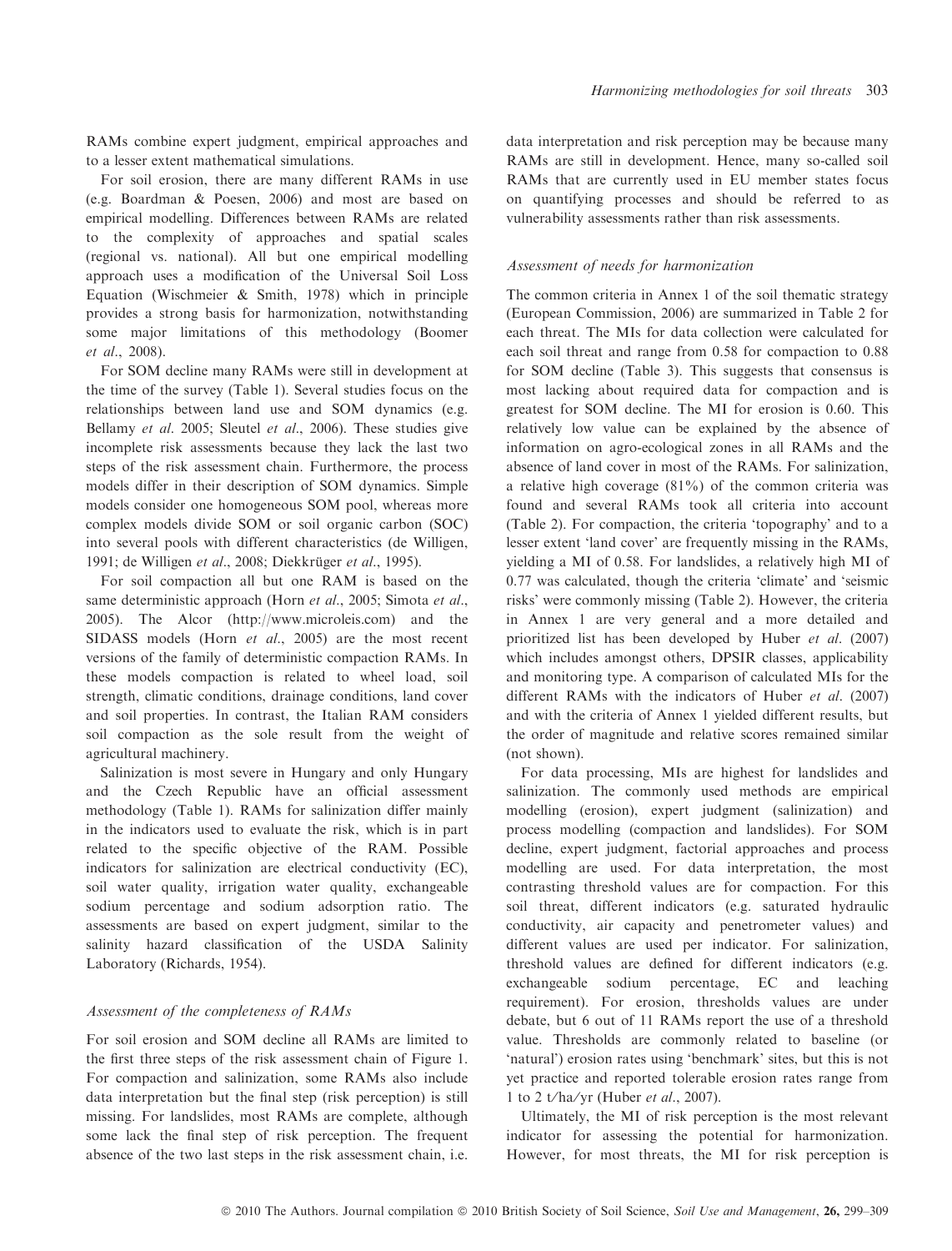|              | Country           | Soil                                                 | Soil                                         | Soil density,<br>hydraulic           |                       | Land                            | Land                                                                                                                                                                                                                                                                                               |                                                                                                                                                                                                                                                                                                                                                                                                                    | Hydrological                                                                                                                                                                           | ecological<br>Agro- | hydraulic<br>Soil                                               |                     | Ground                              |                                   | organic<br>Soil        | Occurrence/<br>density of<br>existing                                                                                                                                                                                                                                                                                                                                                                |                                                                                                                                                                                                                                                                                                                                                                                                      | Seismic          | organic<br>carbon<br>Soil | organic<br>carbon<br>Soil |
|--------------|-------------------|------------------------------------------------------|----------------------------------------------|--------------------------------------|-----------------------|---------------------------------|----------------------------------------------------------------------------------------------------------------------------------------------------------------------------------------------------------------------------------------------------------------------------------------------------|--------------------------------------------------------------------------------------------------------------------------------------------------------------------------------------------------------------------------------------------------------------------------------------------------------------------------------------------------------------------------------------------------------------------|----------------------------------------------------------------------------------------------------------------------------------------------------------------------------------------|---------------------|-----------------------------------------------------------------|---------------------|-------------------------------------|-----------------------------------|------------------------|------------------------------------------------------------------------------------------------------------------------------------------------------------------------------------------------------------------------------------------------------------------------------------------------------------------------------------------------------------------------------------------------------|------------------------------------------------------------------------------------------------------------------------------------------------------------------------------------------------------------------------------------------------------------------------------------------------------------------------------------------------------------------------------------------------------|------------------|---------------------------|---------------------------|
| Soil threat  | $(\mathrm{RAM})$  | type                                                 | texture                                      | properties                           | Topography            | cover                           | use                                                                                                                                                                                                                                                                                                | Climate                                                                                                                                                                                                                                                                                                                                                                                                            | conditions                                                                                                                                                                             | zone                | properties Irrigation                                           |                     | water                               | Bulkdensity                       | matter                 | landslides                                                                                                                                                                                                                                                                                                                                                                                           | <b>Bedrock</b>                                                                                                                                                                                                                                                                                                                                                                                       | risk             | content                   | stock                     |
| Erosion      | Germany           | $\times$                                             | $\times$                                     | $\times$                             |                       |                                 | $\times$                                                                                                                                                                                                                                                                                           | $\times$                                                                                                                                                                                                                                                                                                                                                                                                           |                                                                                                                                                                                        |                     |                                                                 |                     |                                     |                                   |                        |                                                                                                                                                                                                                                                                                                                                                                                                      |                                                                                                                                                                                                                                                                                                                                                                                                      |                  |                           |                           |
|              | Finland           | $\times$                                             | $\times$                                     | $\times$                             | $\times$ $\times$     |                                 | $\times$                                                                                                                                                                                                                                                                                           |                                                                                                                                                                                                                                                                                                                                                                                                                    |                                                                                                                                                                                        |                     |                                                                 |                     |                                     |                                   |                        |                                                                                                                                                                                                                                                                                                                                                                                                      |                                                                                                                                                                                                                                                                                                                                                                                                      |                  |                           |                           |
|              | Spain             | $\times$                                             | $\times$                                     | $\times$                             | $\boldsymbol{\times}$ |                                 | $\mathbf{I}$                                                                                                                                                                                                                                                                                       | $\times\hspace{0.1cm} \times \hspace{0.1cm} \times \hspace{0.1cm} \times \hspace{0.1cm} \times \hspace{0.1cm} \times \hspace{0.1cm} \times \hspace{0.1cm} \times \hspace{0.1cm} \times \hspace{0.1cm} \hspace{0.1cm} \hspace{0.1cm} \hspace{0.1cm} \hspace{0.1cm} \hspace{0.1cm} \hspace{0.1cm} \hspace{0.1cm} \hspace{0.1cm} \hspace{0.1cm} \hspace{0.1cm} \hspace{0.1cm} \hspace{0.1cm} \hspace{0.1cm} \hspace{$ |                                                                                                                                                                                        |                     |                                                                 |                     |                                     |                                   |                        |                                                                                                                                                                                                                                                                                                                                                                                                      |                                                                                                                                                                                                                                                                                                                                                                                                      |                  |                           |                           |
|              | Hungary           | $\times$ $\times$ $\times$ $\times$ $\times$         | $\times$ $\times$ $\times$                   | $\mathbf{L}$                         |                       |                                 | $\times$ $\times$                                                                                                                                                                                                                                                                                  |                                                                                                                                                                                                                                                                                                                                                                                                                    |                                                                                                                                                                                        |                     |                                                                 |                     |                                     |                                   |                        |                                                                                                                                                                                                                                                                                                                                                                                                      |                                                                                                                                                                                                                                                                                                                                                                                                      |                  |                           |                           |
|              | Belgium           |                                                      |                                              | $\mathbf{I}$                         |                       |                                 |                                                                                                                                                                                                                                                                                                    |                                                                                                                                                                                                                                                                                                                                                                                                                    |                                                                                                                                                                                        |                     |                                                                 |                     |                                     |                                   |                        |                                                                                                                                                                                                                                                                                                                                                                                                      |                                                                                                                                                                                                                                                                                                                                                                                                      |                  |                           |                           |
|              | Norway            |                                                      |                                              | $\times$                             |                       |                                 | $\mathbf{L}$                                                                                                                                                                                                                                                                                       |                                                                                                                                                                                                                                                                                                                                                                                                                    |                                                                                                                                                                                        |                     |                                                                 |                     |                                     |                                   |                        |                                                                                                                                                                                                                                                                                                                                                                                                      |                                                                                                                                                                                                                                                                                                                                                                                                      |                  |                           |                           |
|              | Poland            |                                                      | $\mathbb{R}$                                 |                                      |                       |                                 |                                                                                                                                                                                                                                                                                                    |                                                                                                                                                                                                                                                                                                                                                                                                                    |                                                                                                                                                                                        |                     |                                                                 |                     |                                     |                                   |                        |                                                                                                                                                                                                                                                                                                                                                                                                      |                                                                                                                                                                                                                                                                                                                                                                                                      |                  |                           |                           |
|              | France            |                                                      | $\times$ $\times$ $\times$                   | $\times$                             | 1 x x x x x x         |                                 |                                                                                                                                                                                                                                                                                                    |                                                                                                                                                                                                                                                                                                                                                                                                                    |                                                                                                                                                                                        |                     |                                                                 |                     |                                     |                                   |                        |                                                                                                                                                                                                                                                                                                                                                                                                      |                                                                                                                                                                                                                                                                                                                                                                                                      |                  |                           |                           |
|              | CORINE            | $\mathbf{I}$                                         |                                              |                                      |                       |                                 |                                                                                                                                                                                                                                                                                                    |                                                                                                                                                                                                                                                                                                                                                                                                                    |                                                                                                                                                                                        |                     |                                                                 |                     |                                     |                                   |                        |                                                                                                                                                                                                                                                                                                                                                                                                      |                                                                                                                                                                                                                                                                                                                                                                                                      |                  |                           |                           |
|              | GLASOD<br>PESERA  | $\overline{\phantom{a}}$<br>$\overline{\phantom{a}}$ |                                              | $\times$<br>$\overline{\phantom{0}}$ | $\blacksquare$        | 1 1 1 1 1 1 1 1 1 1 1 1         | $X$ $X$ $X$ $X$                                                                                                                                                                                                                                                                                    | $\mathbf{I}$                                                                                                                                                                                                                                                                                                                                                                                                       | $\mathsf{X} \quad \mathsf{X} \quad \mathsf{X} \quad \mathsf{X} \quad \mathsf{I} \quad \mathsf{I} \quad \mathsf{I} \quad \mathsf{I} \quad \mathsf{I} \quad \mathsf{X} \quad \mathsf{I}$ |                     |                                                                 |                     |                                     |                                   |                        |                                                                                                                                                                                                                                                                                                                                                                                                      |                                                                                                                                                                                                                                                                                                                                                                                                      |                  |                           |                           |
| Salinization | Cyprus            |                                                      | $\mathbf{I}$                                 |                                      |                       |                                 |                                                                                                                                                                                                                                                                                                    | $\times$                                                                                                                                                                                                                                                                                                                                                                                                           |                                                                                                                                                                                        |                     |                                                                 |                     |                                     |                                   |                        |                                                                                                                                                                                                                                                                                                                                                                                                      |                                                                                                                                                                                                                                                                                                                                                                                                      |                  |                           |                           |
|              | Hungary 1         |                                                      |                                              |                                      |                       |                                 |                                                                                                                                                                                                                                                                                                    |                                                                                                                                                                                                                                                                                                                                                                                                                    |                                                                                                                                                                                        |                     |                                                                 | $\times$            |                                     |                                   |                        |                                                                                                                                                                                                                                                                                                                                                                                                      |                                                                                                                                                                                                                                                                                                                                                                                                      |                  |                           |                           |
|              | Hungary 2         | $\times~\times~\times$                               | $X \times X \times I$                        |                                      |                       |                                 |                                                                                                                                                                                                                                                                                                    | $\times$ $\times$ $\times$                                                                                                                                                                                                                                                                                                                                                                                         |                                                                                                                                                                                        |                     | $\mathsf{X} \quad \mathsf{X} \quad \mathsf{X} \quad \mathsf{I}$ | $\times$ $\times$ 1 | $\times$ $\times$ $\times$ $\times$ |                                   |                        |                                                                                                                                                                                                                                                                                                                                                                                                      |                                                                                                                                                                                                                                                                                                                                                                                                      |                  |                           |                           |
|              | Hungary           |                                                      |                                              |                                      |                       |                                 |                                                                                                                                                                                                                                                                                                    |                                                                                                                                                                                                                                                                                                                                                                                                                    |                                                                                                                                                                                        |                     |                                                                 |                     |                                     |                                   |                        |                                                                                                                                                                                                                                                                                                                                                                                                      |                                                                                                                                                                                                                                                                                                                                                                                                      |                  |                           |                           |
|              | $(TIM)$           |                                                      |                                              |                                      |                       |                                 |                                                                                                                                                                                                                                                                                                    |                                                                                                                                                                                                                                                                                                                                                                                                                    |                                                                                                                                                                                        |                     |                                                                 |                     |                                     |                                   |                        |                                                                                                                                                                                                                                                                                                                                                                                                      |                                                                                                                                                                                                                                                                                                                                                                                                      |                  |                           |                           |
|              | Romania           | Τ.                                                   |                                              |                                      |                       |                                 |                                                                                                                                                                                                                                                                                                    |                                                                                                                                                                                                                                                                                                                                                                                                                    |                                                                                                                                                                                        |                     |                                                                 |                     |                                     |                                   |                        |                                                                                                                                                                                                                                                                                                                                                                                                      |                                                                                                                                                                                                                                                                                                                                                                                                      |                  |                           |                           |
|              | Slovakia          | $\times$                                             | $\times$ $~\times$                           |                                      |                       |                                 |                                                                                                                                                                                                                                                                                                    | $\times~\times~\times$                                                                                                                                                                                                                                                                                                                                                                                             |                                                                                                                                                                                        |                     | $1 \times X \times X$                                           | $\times$ 1          | $\times~\times~\times~\times$       |                                   |                        |                                                                                                                                                                                                                                                                                                                                                                                                      |                                                                                                                                                                                                                                                                                                                                                                                                      |                  |                           |                           |
|              | Spain             | $\mathbf{I}$                                         | $\times$                                     |                                      |                       |                                 |                                                                                                                                                                                                                                                                                                    |                                                                                                                                                                                                                                                                                                                                                                                                                    |                                                                                                                                                                                        |                     |                                                                 | $\times$ $\times$   |                                     |                                   |                        |                                                                                                                                                                                                                                                                                                                                                                                                      |                                                                                                                                                                                                                                                                                                                                                                                                      |                  |                           |                           |
|              | Greece            | $\times$                                             |                                              |                                      |                       |                                 |                                                                                                                                                                                                                                                                                                    | $\times$ $\times$                                                                                                                                                                                                                                                                                                                                                                                                  |                                                                                                                                                                                        |                     |                                                                 |                     |                                     |                                   |                        |                                                                                                                                                                                                                                                                                                                                                                                                      |                                                                                                                                                                                                                                                                                                                                                                                                      |                  |                           |                           |
| Compaction   | Romania           | $\mathsf{X}$                                         |                                              |                                      |                       | $\mathbf{L}$                    | $\times$                                                                                                                                                                                                                                                                                           |                                                                                                                                                                                                                                                                                                                                                                                                                    |                                                                                                                                                                                        |                     |                                                                 |                     |                                     |                                   | $\times$               |                                                                                                                                                                                                                                                                                                                                                                                                      |                                                                                                                                                                                                                                                                                                                                                                                                      |                  |                           |                           |
|              | Germany           | $\times$ $\times$                                    |                                              |                                      |                       | $\mathbf{L}$                    | -1                                                                                                                                                                                                                                                                                                 | -11                                                                                                                                                                                                                                                                                                                                                                                                                |                                                                                                                                                                                        |                     |                                                                 |                     |                                     |                                   |                        |                                                                                                                                                                                                                                                                                                                                                                                                      |                                                                                                                                                                                                                                                                                                                                                                                                      |                  |                           |                           |
|              | Germany           |                                                      |                                              |                                      |                       | $\times$ 1                      | $\times$                                                                                                                                                                                                                                                                                           | $\times$                                                                                                                                                                                                                                                                                                                                                                                                           |                                                                                                                                                                                        |                     |                                                                 |                     |                                     |                                   |                        |                                                                                                                                                                                                                                                                                                                                                                                                      |                                                                                                                                                                                                                                                                                                                                                                                                      |                  |                           |                           |
|              | Germany           | $\mathbf{I}$                                         |                                              |                                      |                       |                                 | $\mathbf{I}$                                                                                                                                                                                                                                                                                       | -11                                                                                                                                                                                                                                                                                                                                                                                                                |                                                                                                                                                                                        |                     |                                                                 |                     |                                     |                                   | $\times~\times~\times$ |                                                                                                                                                                                                                                                                                                                                                                                                      |                                                                                                                                                                                                                                                                                                                                                                                                      |                  |                           |                           |
|              | Germany<br>Poland | $\perp$<br>-1                                        |                                              |                                      |                       | - 11<br>$\mathbf{I}$            | -1                                                                                                                                                                                                                                                                                                 | $\times$ $~\times$                                                                                                                                                                                                                                                                                                                                                                                                 |                                                                                                                                                                                        |                     |                                                                 |                     |                                     |                                   |                        |                                                                                                                                                                                                                                                                                                                                                                                                      |                                                                                                                                                                                                                                                                                                                                                                                                      |                  |                           |                           |
|              |                   |                                                      |                                              |                                      |                       |                                 | $\mathbf{I}$                                                                                                                                                                                                                                                                                       |                                                                                                                                                                                                                                                                                                                                                                                                                    |                                                                                                                                                                                        |                     |                                                                 |                     |                                     |                                   |                        |                                                                                                                                                                                                                                                                                                                                                                                                      |                                                                                                                                                                                                                                                                                                                                                                                                      |                  |                           |                           |
|              | Denmark<br>Poland | $\times$<br>$\boldsymbol{\times}$                    |                                              |                                      |                       |                                 | $\times$<br>т.                                                                                                                                                                                                                                                                                     | $\times$<br>$\mathbf{L}$                                                                                                                                                                                                                                                                                                                                                                                           |                                                                                                                                                                                        |                     |                                                                 |                     |                                     |                                   |                        |                                                                                                                                                                                                                                                                                                                                                                                                      |                                                                                                                                                                                                                                                                                                                                                                                                      |                  |                           |                           |
|              | France            | $\times$                                             |                                              |                                      |                       |                                 | $\times$                                                                                                                                                                                                                                                                                           |                                                                                                                                                                                                                                                                                                                                                                                                                    |                                                                                                                                                                                        |                     |                                                                 |                     |                                     |                                   |                        |                                                                                                                                                                                                                                                                                                                                                                                                      |                                                                                                                                                                                                                                                                                                                                                                                                      |                  |                           |                           |
|              | Spain             | $\boldsymbol{\times}$                                | <b>x x x x x x + x x x x x x + x x x x x</b> |                                      |                       | 1 1 1 X X 1 1 1 1 1 1 1 X X X 1 |                                                                                                                                                                                                                                                                                                    | $\times$ $\times$ $\times$                                                                                                                                                                                                                                                                                                                                                                                         |                                                                                                                                                                                        |                     |                                                                 |                     |                                     | $X X X X X X X I I X X X I I X X$ |                        |                                                                                                                                                                                                                                                                                                                                                                                                      |                                                                                                                                                                                                                                                                                                                                                                                                      |                  |                           |                           |
|              | Greece            | $\boldsymbol{\times}$                                |                                              |                                      |                       |                                 | $\times$                                                                                                                                                                                                                                                                                           |                                                                                                                                                                                                                                                                                                                                                                                                                    |                                                                                                                                                                                        |                     |                                                                 |                     |                                     |                                   |                        |                                                                                                                                                                                                                                                                                                                                                                                                      |                                                                                                                                                                                                                                                                                                                                                                                                      |                  |                           |                           |
|              | Italy             | $\mathbf{I}$                                         |                                              |                                      |                       |                                 | л.                                                                                                                                                                                                                                                                                                 |                                                                                                                                                                                                                                                                                                                                                                                                                    |                                                                                                                                                                                        |                     |                                                                 |                     |                                     |                                   |                        |                                                                                                                                                                                                                                                                                                                                                                                                      |                                                                                                                                                                                                                                                                                                                                                                                                      |                  |                           |                           |
|              | Finland           | $\mathbf{I}$                                         |                                              |                                      |                       |                                 |                                                                                                                                                                                                                                                                                                    | $\mathsf{I} \times \mathsf{I}$                                                                                                                                                                                                                                                                                                                                                                                     |                                                                                                                                                                                        |                     |                                                                 |                     |                                     |                                   |                        |                                                                                                                                                                                                                                                                                                                                                                                                      |                                                                                                                                                                                                                                                                                                                                                                                                      |                  |                           |                           |
|              | Slovakia          | $\times$                                             |                                              |                                      |                       |                                 | $\times\hspace{0.1cm} \times \hspace{0.1cm} \times \hspace{0.1cm} \hspace{0.1cm} \hspace{0.1cm} \hspace{0.1cm} \hspace{0.1cm} \hspace{0.1cm} \hspace{0.1cm} \hspace{0.1cm} \hspace{0.1cm} \hspace{0.1cm} \hspace{0.1cm} \hspace{0.1cm} \hspace{0.1cm} \hspace{0.1cm} \hspace{0.1cm}\hspace{0.1cm}$ |                                                                                                                                                                                                                                                                                                                                                                                                                    |                                                                                                                                                                                        |                     |                                                                 |                     |                                     |                                   |                        |                                                                                                                                                                                                                                                                                                                                                                                                      |                                                                                                                                                                                                                                                                                                                                                                                                      |                  |                           |                           |
|              | Hungary           | $\mathord{\times}$                                   |                                              |                                      |                       |                                 |                                                                                                                                                                                                                                                                                                    | $\times$                                                                                                                                                                                                                                                                                                                                                                                                           |                                                                                                                                                                                        |                     |                                                                 |                     |                                     |                                   |                        |                                                                                                                                                                                                                                                                                                                                                                                                      |                                                                                                                                                                                                                                                                                                                                                                                                      |                  |                           |                           |
|              | Belgium           | $\times$                                             |                                              |                                      |                       |                                 | $\times$                                                                                                                                                                                                                                                                                           | $\times$                                                                                                                                                                                                                                                                                                                                                                                                           |                                                                                                                                                                                        |                     |                                                                 |                     |                                     | $\Box$                            |                        |                                                                                                                                                                                                                                                                                                                                                                                                      |                                                                                                                                                                                                                                                                                                                                                                                                      |                  |                           |                           |
|              | Belgium           | $\times$                                             |                                              |                                      |                       |                                 | $\times$                                                                                                                                                                                                                                                                                           | $\Box$                                                                                                                                                                                                                                                                                                                                                                                                             |                                                                                                                                                                                        |                     |                                                                 |                     |                                     |                                   |                        |                                                                                                                                                                                                                                                                                                                                                                                                      |                                                                                                                                                                                                                                                                                                                                                                                                      |                  |                           |                           |
| Landslides   | France            | $\times$                                             |                                              |                                      | $\times$              |                                 |                                                                                                                                                                                                                                                                                                    |                                                                                                                                                                                                                                                                                                                                                                                                                    |                                                                                                                                                                                        |                     |                                                                 |                     |                                     |                                   |                        |                                                                                                                                                                                                                                                                                                                                                                                                      |                                                                                                                                                                                                                                                                                                                                                                                                      | L                |                           |                           |
|              | Italy             | $\times$                                             |                                              |                                      | $\times$ $\times$     |                                 | X X X X I                                                                                                                                                                                                                                                                                          | $1 \times X + 1$                                                                                                                                                                                                                                                                                                                                                                                                   |                                                                                                                                                                                        |                     |                                                                 |                     |                                     |                                   |                        | $\times\hspace{0.1cm} \times \hspace{0.1cm} \times \hspace{0.1cm} \times \hspace{0.1cm} \times \hspace{0.1cm} \hspace{0.1cm} \hspace{0.1cm} \hspace{0.1cm} \hspace{0.1cm} \hspace{0.1cm} \hspace{0.1cm} \hspace{0.1cm} \hspace{0.1cm} \hspace{0.1cm} \hspace{0.1cm} \hspace{0.1cm} \hspace{0.1cm} \hspace{0.1cm} \hspace{0.1cm} \hspace{0.1cm} \hspace{0.1cm} \hspace{0.1cm} \hspace{0.1cm} \hspace$ | $\times\hspace{0.1cm} \times \hspace{0.1cm} \times \hspace{0.1cm} \times \hspace{0.1cm} \times \hspace{0.1cm} \hspace{0.1cm} \hspace{0.1cm} \hspace{0.1cm} \hspace{0.1cm} \hspace{0.1cm} \hspace{0.1cm} \hspace{0.1cm} \hspace{0.1cm} \hspace{0.1cm} \hspace{0.1cm} \hspace{0.1cm} \hspace{0.1cm} \hspace{0.1cm} \hspace{0.1cm} \hspace{0.1cm} \hspace{0.1cm} \hspace{0.1cm} \hspace{0.1cm} \hspace$ | $\times$         |                           |                           |
|              | Sweden            | $\times$                                             |                                              |                                      |                       |                                 |                                                                                                                                                                                                                                                                                                    |                                                                                                                                                                                                                                                                                                                                                                                                                    |                                                                                                                                                                                        |                     |                                                                 |                     |                                     |                                   |                        |                                                                                                                                                                                                                                                                                                                                                                                                      |                                                                                                                                                                                                                                                                                                                                                                                                      | $\mathbb{R}$     |                           |                           |
|              | Switzerland       | $\times$ $\times$                                    |                                              |                                      |                       |                                 |                                                                                                                                                                                                                                                                                                    |                                                                                                                                                                                                                                                                                                                                                                                                                    |                                                                                                                                                                                        |                     |                                                                 |                     |                                     |                                   |                        |                                                                                                                                                                                                                                                                                                                                                                                                      |                                                                                                                                                                                                                                                                                                                                                                                                      | $\perp$ $\times$ |                           |                           |
|              | Belgium           |                                                      |                                              |                                      | $\times$              |                                 |                                                                                                                                                                                                                                                                                                    |                                                                                                                                                                                                                                                                                                                                                                                                                    |                                                                                                                                                                                        |                     |                                                                 |                     |                                     |                                   |                        |                                                                                                                                                                                                                                                                                                                                                                                                      |                                                                                                                                                                                                                                                                                                                                                                                                      |                  |                           |                           |

Table 2 Inclusion of common criteria in RAMs per soil threat

Table 2 Inclusion of common criteria in RAMs per soil threat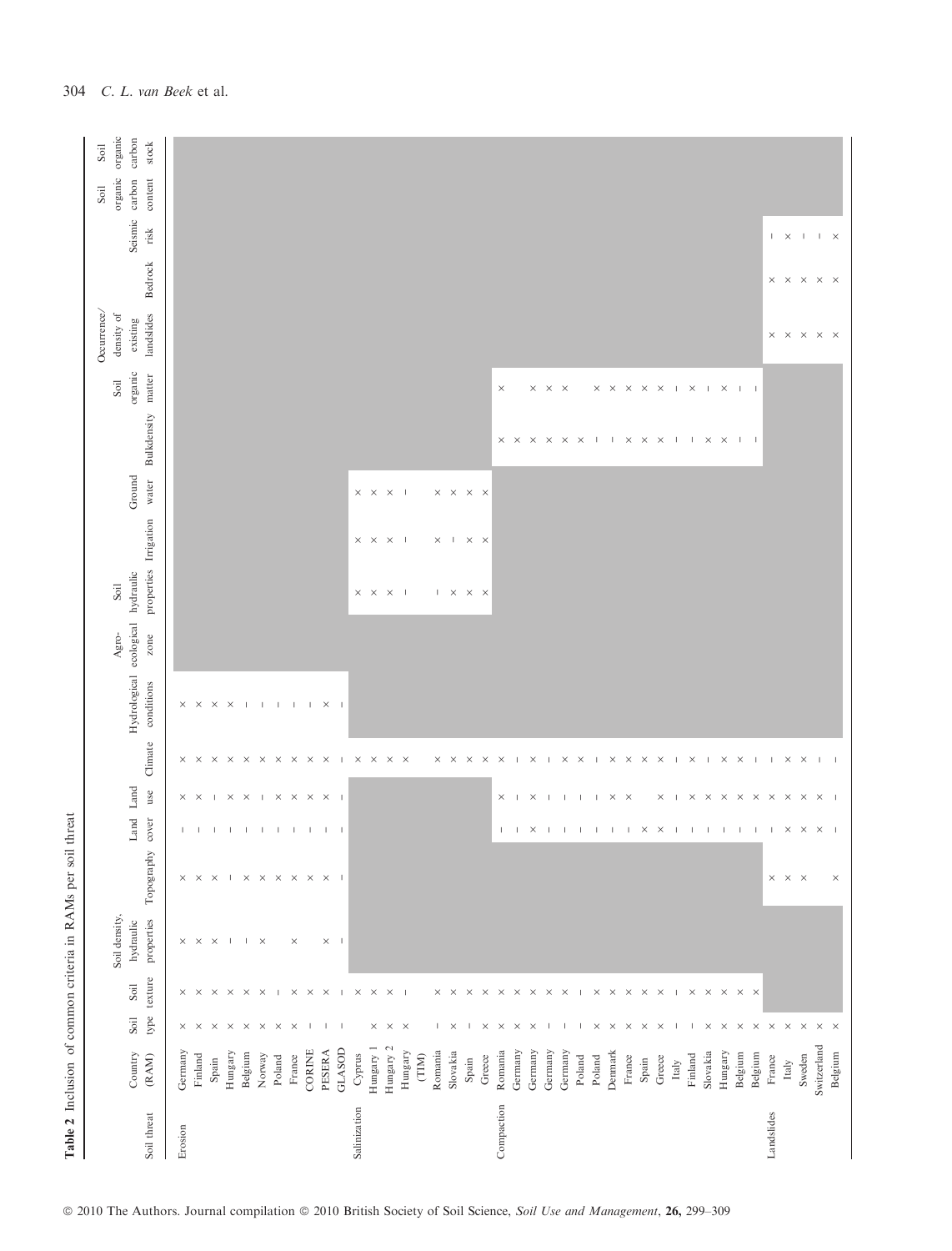| Table 2 (continued)                                 |                  |                          |                 |                                          |                                                                                                     |                    |                                                                                                                                                                                                                                                                                                                                                                                  |                                                                                                                                                                                                                                                                                                                                                                                  |                            |                                       |                               |                                                                                                                                                                                                                                                                              |                           |                                                     |                |                 |                                      |                                    |
|-----------------------------------------------------|------------------|--------------------------|-----------------|------------------------------------------|-----------------------------------------------------------------------------------------------------|--------------------|----------------------------------------------------------------------------------------------------------------------------------------------------------------------------------------------------------------------------------------------------------------------------------------------------------------------------------------------------------------------------------|----------------------------------------------------------------------------------------------------------------------------------------------------------------------------------------------------------------------------------------------------------------------------------------------------------------------------------------------------------------------------------|----------------------------|---------------------------------------|-------------------------------|------------------------------------------------------------------------------------------------------------------------------------------------------------------------------------------------------------------------------------------------------------------------------|---------------------------|-----------------------------------------------------|----------------|-----------------|--------------------------------------|------------------------------------|
| Soil threat                                         | Country<br>(RAM) | type<br>Soil             | texture<br>Soil | Soil density,<br>properties<br>hydraulic | Topography                                                                                          | Land Land<br>cover | use                                                                                                                                                                                                                                                                                                                                                                              | Climate                                                                                                                                                                                                                                                                                                                                                                          | Hydrological<br>conditions | ecological hydraulic<br>Agro-<br>zone | properties Irrigation<br>Soil | Bulkdensity<br>Ground<br>water                                                                                                                                                                                                                                               | organic<br>matter<br>Soil | Occurrence/<br>density of<br>landslides<br>existing | <b>Bedrock</b> | Seismic<br>risk | organic<br>carbon<br>content<br>Soil | organic<br>carbon<br>stock<br>Soil |
|                                                     | Cyprus           | L                        |                 |                                          | ×                                                                                                   | ×                  | ×                                                                                                                                                                                                                                                                                                                                                                                | ×                                                                                                                                                                                                                                                                                                                                                                                |                            |                                       |                               |                                                                                                                                                                                                                                                                              |                           | ×                                                   | ×              | ×               |                                      |                                    |
|                                                     | Czech            | I                        |                 |                                          | $\times$                                                                                            |                    | $\times$                                                                                                                                                                                                                                                                                                                                                                         | $\times$                                                                                                                                                                                                                                                                                                                                                                         |                            |                                       |                               |                                                                                                                                                                                                                                                                              |                           | $\times$                                            | $\times$       | I               |                                      |                                    |
|                                                     | republic         |                          |                 |                                          |                                                                                                     |                    |                                                                                                                                                                                                                                                                                                                                                                                  |                                                                                                                                                                                                                                                                                                                                                                                  |                            |                                       |                               |                                                                                                                                                                                                                                                                              |                           |                                                     |                |                 |                                      |                                    |
|                                                     | Ireland          | ×                        |                 |                                          | ×                                                                                                   | I.                 | $\times$                                                                                                                                                                                                                                                                                                                                                                         | $\vert$                                                                                                                                                                                                                                                                                                                                                                          |                            |                                       |                               |                                                                                                                                                                                                                                                                              |                           | $\times$                                            | ×              | T               |                                      |                                    |
|                                                     | Hungaria         | $\times$                 |                 |                                          | ×                                                                                                   | ×                  | $\times$                                                                                                                                                                                                                                                                                                                                                                         | $\times$                                                                                                                                                                                                                                                                                                                                                                         |                            |                                       |                               |                                                                                                                                                                                                                                                                              |                           | $\times$                                            | $\times$       | ×               |                                      |                                    |
|                                                     | Slovenia         | ×                        |                 |                                          | $\times$                                                                                            | ×                  | $\times$                                                                                                                                                                                                                                                                                                                                                                         | $\times$                                                                                                                                                                                                                                                                                                                                                                         |                            |                                       |                               |                                                                                                                                                                                                                                                                              |                           | $\times$                                            | $\times$       | $\times$        |                                      |                                    |
|                                                     | Slovakia         | $\overline{\phantom{a}}$ |                 |                                          | $\times$                                                                                            | $\times$           | $\times$                                                                                                                                                                                                                                                                                                                                                                         | $\times$                                                                                                                                                                                                                                                                                                                                                                         |                            |                                       |                               |                                                                                                                                                                                                                                                                              |                           | $\times$                                            | $\times$       | $\times$        |                                      |                                    |
|                                                     | Spain            | $\times$                 |                 |                                          | ×                                                                                                   |                    | $\times$                                                                                                                                                                                                                                                                                                                                                                         | $\times$                                                                                                                                                                                                                                                                                                                                                                         |                            |                                       |                               |                                                                                                                                                                                                                                                                              |                           | $\times$                                            | $\times$       | $\times$        |                                      |                                    |
|                                                     | United           | $\times$                 |                 |                                          | $\times$                                                                                            | $\times$           | $\begin{array}{c} \rule{0pt}{2.5ex} \rule{0pt}{2.5ex} \rule{0pt}{2.5ex} \rule{0pt}{2.5ex} \rule{0pt}{2.5ex} \rule{0pt}{2.5ex} \rule{0pt}{2.5ex} \rule{0pt}{2.5ex} \rule{0pt}{2.5ex} \rule{0pt}{2.5ex} \rule{0pt}{2.5ex} \rule{0pt}{2.5ex} \rule{0pt}{2.5ex} \rule{0pt}{2.5ex} \rule{0pt}{2.5ex} \rule{0pt}{2.5ex} \rule{0pt}{2.5ex} \rule{0pt}{2.5ex} \rule{0pt}{2.5ex} \rule{0$ | $\mid$                                                                                                                                                                                                                                                                                                                                                                           |                            |                                       |                               |                                                                                                                                                                                                                                                                              |                           | $\times$                                            | $\times$       | $\sf I$         |                                      |                                    |
|                                                     | Kingdom          |                          |                 |                                          |                                                                                                     |                    |                                                                                                                                                                                                                                                                                                                                                                                  |                                                                                                                                                                                                                                                                                                                                                                                  |                            |                                       |                               |                                                                                                                                                                                                                                                                              |                           |                                                     |                |                 |                                      |                                    |
|                                                     | Portugal         | I                        |                 |                                          | ×                                                                                                   | ×                  | $\times$                                                                                                                                                                                                                                                                                                                                                                         | $\vert$                                                                                                                                                                                                                                                                                                                                                                          |                            |                                       |                               |                                                                                                                                                                                                                                                                              |                           | ×                                                   | ×              | Ť               |                                      |                                    |
|                                                     | Greece           | ×                        |                 |                                          | ×                                                                                                   | ×                  | $\times$                                                                                                                                                                                                                                                                                                                                                                         | $\begin{array}{c} \rule{0pt}{2.5ex} \rule{0pt}{2.5ex} \rule{0pt}{2.5ex} \rule{0pt}{2.5ex} \rule{0pt}{2.5ex} \rule{0pt}{2.5ex} \rule{0pt}{2.5ex} \rule{0pt}{2.5ex} \rule{0pt}{2.5ex} \rule{0pt}{2.5ex} \rule{0pt}{2.5ex} \rule{0pt}{2.5ex} \rule{0pt}{2.5ex} \rule{0pt}{2.5ex} \rule{0pt}{2.5ex} \rule{0pt}{2.5ex} \rule{0pt}{2.5ex} \rule{0pt}{2.5ex} \rule{0pt}{2.5ex} \rule{0$ |                            |                                       |                               |                                                                                                                                                                                                                                                                              |                           | $\times$                                            | $\times$       | I               |                                      |                                    |
|                                                     | Poland           | I                        |                 |                                          | $\times$                                                                                            | $\times$           | $\begin{array}{c} \rule{0pt}{2.5ex} \rule{0pt}{2.5ex} \rule{0pt}{2.5ex} \rule{0pt}{2.5ex} \rule{0pt}{2.5ex} \rule{0pt}{2.5ex} \rule{0pt}{2.5ex} \rule{0pt}{2.5ex} \rule{0pt}{2.5ex} \rule{0pt}{2.5ex} \rule{0pt}{2.5ex} \rule{0pt}{2.5ex} \rule{0pt}{2.5ex} \rule{0pt}{2.5ex} \rule{0pt}{2.5ex} \rule{0pt}{2.5ex} \rule{0pt}{2.5ex} \rule{0pt}{2.5ex} \rule{0pt}{2.5ex} \rule{0$ | $\times$                                                                                                                                                                                                                                                                                                                                                                         |                            |                                       |                               |                                                                                                                                                                                                                                                                              |                           | $\times$                                            | $\times$       | I               |                                      |                                    |
| SOM decline                                         | Belgium          | ×                        | ×               |                                          | ×                                                                                                   | $\times$           | $\times$                                                                                                                                                                                                                                                                                                                                                                         | $\times$                                                                                                                                                                                                                                                                                                                                                                         |                            |                                       |                               |                                                                                                                                                                                                                                                                              |                           | $\times$                                            | $\times$       | $\times$        |                                      |                                    |
|                                                     | France           | ×                        | ×               |                                          | ×                                                                                                   | ×                  | $\times$                                                                                                                                                                                                                                                                                                                                                                         | $\times$                                                                                                                                                                                                                                                                                                                                                                         |                            |                                       |                               |                                                                                                                                                                                                                                                                              |                           |                                                     |                |                 | ×                                    | I                                  |
|                                                     | Slovak           | $\times$                 | $\times$        |                                          | $\times$                                                                                            | $\times$           | $\times$                                                                                                                                                                                                                                                                                                                                                                         | $\times$                                                                                                                                                                                                                                                                                                                                                                         |                            |                                       |                               |                                                                                                                                                                                                                                                                              |                           |                                                     |                |                 | $\times$                             | $\overline{\phantom{a}}$           |
|                                                     | Republic         |                          |                 |                                          |                                                                                                     |                    |                                                                                                                                                                                                                                                                                                                                                                                  |                                                                                                                                                                                                                                                                                                                                                                                  |                            |                                       |                               |                                                                                                                                                                                                                                                                              |                           |                                                     |                |                 |                                      |                                    |
|                                                     | United           | $\times$                 | $\times$        |                                          | $\times$                                                                                            | $\times$           | ×                                                                                                                                                                                                                                                                                                                                                                                | $\times$                                                                                                                                                                                                                                                                                                                                                                         |                            |                                       |                               |                                                                                                                                                                                                                                                                              |                           |                                                     |                |                 | $\times$                             | I                                  |
|                                                     | Kingdom          |                          |                 |                                          |                                                                                                     |                    |                                                                                                                                                                                                                                                                                                                                                                                  |                                                                                                                                                                                                                                                                                                                                                                                  |                            |                                       |                               |                                                                                                                                                                                                                                                                              |                           |                                                     |                |                 |                                      |                                    |
|                                                     | Slovenia         | ×                        | ×               |                                          | $\times$                                                                                            | ×                  | ×                                                                                                                                                                                                                                                                                                                                                                                | ×                                                                                                                                                                                                                                                                                                                                                                                |                            |                                       |                               |                                                                                                                                                                                                                                                                              |                           |                                                     |                |                 | $\times$                             | L                                  |
|                                                     | Denmark          | ×                        | ×               |                                          | $\times$                                                                                            | ×                  | $\times$                                                                                                                                                                                                                                                                                                                                                                         | ×                                                                                                                                                                                                                                                                                                                                                                                |                            |                                       |                               |                                                                                                                                                                                                                                                                              |                           |                                                     |                |                 | $\times$                             | $\mathsf I$                        |
|                                                     | Greece           | ×                        | $\times$        |                                          | $\times$                                                                                            | $\times$           | $\times$                                                                                                                                                                                                                                                                                                                                                                         | $\times$                                                                                                                                                                                                                                                                                                                                                                         |                            |                                       |                               |                                                                                                                                                                                                                                                                              |                           |                                                     |                |                 | $\times$                             | $\mathbb I$                        |
|                                                     | Germany          | $\times$                 | $\times$        |                                          | $\times$                                                                                            | $\times$           | $\times$                                                                                                                                                                                                                                                                                                                                                                         | $\times$                                                                                                                                                                                                                                                                                                                                                                         |                            |                                       |                               |                                                                                                                                                                                                                                                                              |                           |                                                     |                |                 | $\times$                             | $\,$ $\,$                          |
|                                                     |                  |                          |                 |                                          | Cells in grey are not part of the criteria for the specific soil threat, $x =$ included in RAM, $-$ |                    |                                                                                                                                                                                                                                                                                                                                                                                  |                                                                                                                                                                                                                                                                                                                                                                                  |                            |                                       |                               | $=$ not included in RAM. Brief descriptions of the common criteria are given in the column<br>headings, more elaborate descriptions can be found in Annex 1 of the proposal for a framework directive (European Commission, 2006) and in Eckelmann et al. (2006). RAMs, risk |                           |                                                     |                |                 |                                      |                                    |
| assessment methodologies; SOM, soil organic matter. |                  |                          |                 |                                          |                                                                                                     |                    |                                                                                                                                                                                                                                                                                                                                                                                  |                                                                                                                                                                                                                                                                                                                                                                                  |                            |                                       |                               |                                                                                                                                                                                                                                                                              |                           |                                                     |                |                 |                                      |                                    |

© 2010 The Authors. Journal compilation © 2010 British Society of Soil Science, Soil Use and Management, 26, 299-309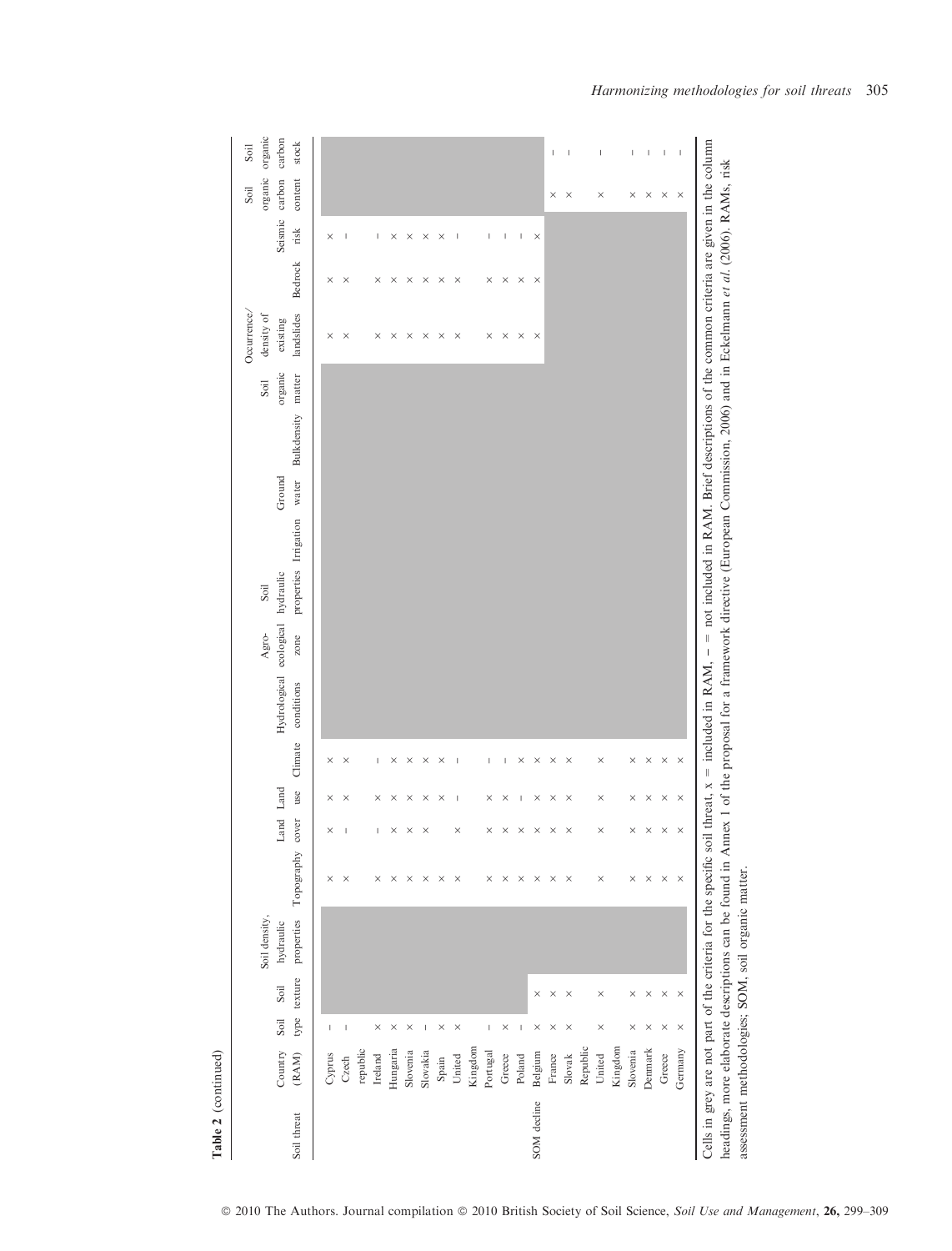Table 3 Summary of matching indices (MIs) per soil threat and per step in risk assessment chain

|              | Data<br>collection | Data<br>processing | Data<br>interpretation | Risk<br>perception |
|--------------|--------------------|--------------------|------------------------|--------------------|
| Erosion      | 0.60               | 0.50               | 0.17                   | n.c.               |
| Salinization | 0.81               | 0.62               | 0.13                   | n.c.               |
| Compaction   | 0.58               | 0.35               | 0.09                   | n.c.               |
| Landslides   | 0.77               | 0.63               | 0.55                   | 0.50               |
| SOM decline  | 0.88               | 0.50               | n.c.                   | n.c.               |

MIs are a measure for the relative common elements of different soil RAMs. n.c., nonconclusive; RAMs, risk assessment methodologies; SOM, soil organic matter.

inconclusive because of lacking information, presumably as a result of the ongoing debate about threshold values. The steps in the risk assessment chain are in sequence and hence incomplete information in a previous step will hamper the execution of the following one. The best options for harmonization of data interpretation are for landslides and SOM decline (Table 3). This conclusion is supported by the fact that there is already much coordination of approaches within the landslide scientific community. RAMs for SOM decline also have good potential for harmonization because many RAMs for SOM decline are under development and can still be modified as a result of continuing discussions.

In general, to achieve harmonization of RAMs least efforts are required in the data collection stage. In our approach, compliance of data collection with the common criteria was used as a basis for assessing the extent of work required for harmonization of the RAMs. However, even when data collection is harmonized, considerable differences in outcomes can occur, e.g. owing to differences in sampling schemes and laboratory protocols. For harmonization of sampling schemes, Morvan et al. (2008) conclude that an additional 4100 sampling sites are needed to achieve a harmonized, i.e. comparable, scheme across EU-27. Likewise, the MI for data processing refers to the common use of data processing methodologies, but even when similar methodologies are used, the results may differ because of differences in parameterization, scaling, etc. Despite these limitations, the use of similar methodologies demonstrates a

common understanding of how the data should be processed. This highlights that relatively little effort is needed for harmonization of data processing.

## Case study

Results from the case study on soil erosion in Romania are shown in Figure 3. Differences were found in delineation as well as in patchiness of erosion. The affected areas equaled  $20 \times 10^6$  ha using the SIDASS-WEPP approach and  $23 \times 10^6$  ha using the PESERA approach for a threshold value of 1 t/ha/yr. Although differences between the two approaches were only moderate at the national level, regional results showed considerable differences. For example, in the Harghita and Bistrita-Nasaud regions, the PESERA approach resulted in considerably lower soil erosion estimates compared with the SIDASS-WEPP approach; the opposite was true for the Arad region. For some counties, a fairly good match was obtained (e.g., Cluy, Alba and Timis counties). Moreover, the choice of the threshold level had a considerable impact on the comparison of both RAMs. A change in threshold value from 1 to  $2 t/ha/yr$  resulted in a 34% better match between the two approaches at the national level (Tóth et al., 2009).

# Consequences of not harmonizing risk assessment methodologies

Several case studies have shown conflicting results when different RAMs are used for the same soil threat (e.g. Smith et al., 1997 and Gobin et al., 2003). Differences in RAMs in EU-27 occur because of: (i) independent development of RAMs, (ii) different definitions of the soil threat, (iii) different environmental conditions, (iv) different driving forces and (v) different objectives for the RAMs. de Smedt (2004) identifies four arguments for harmonizing EU environmental legislation to also accord with the EU's launch of a thematic strategy on soil protection (European Commission 2006):

1. Transboundary character of externality; this argument refers to threats that act across international borders, e.g. erosion processes occurring in one Member State may have consequences in another Member State.



Figure 3 Soil erosion loss (t/ha/yr) in Romania evaluated using the SIDASS-WEPP model (left) and using the PESERA model (right). Erosion rates increase from light to dark.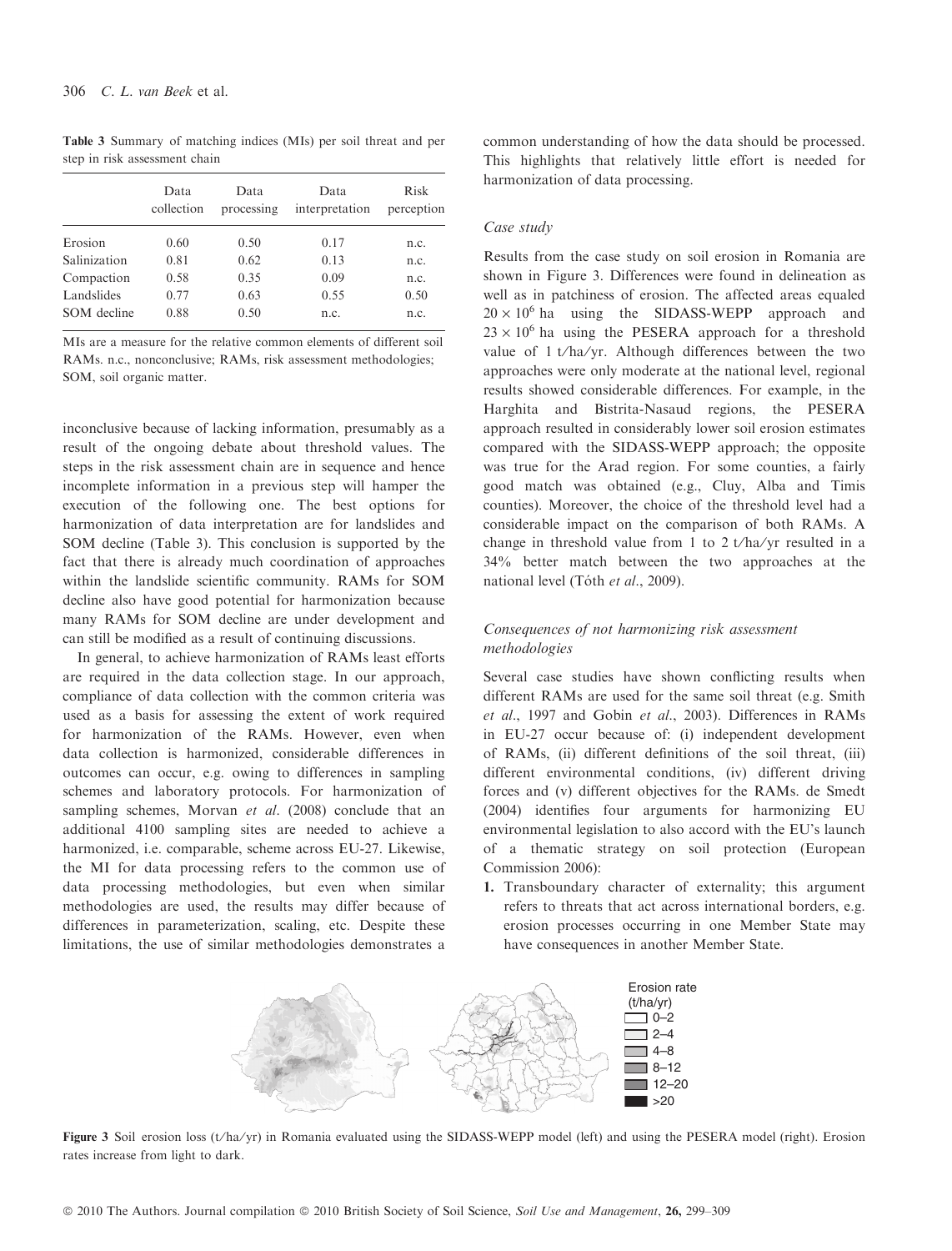- 2. 'Race to the bottom' versus 'level playing field'; this argument refers to the need for equal standards and fair market competition between states. The term 'race to the bottom' refers to the reluctance of states to implement environmental protection standards, for example, for polluting industries unless members with competing industries do the same. Conversely, the 'level playing field' refers to equal quality standards throughout states.
- 3. Market access and the prevention of trade distortions; this argument refers to restrictions to markets through environmental liability.
- 4. Minimum level of protection; through harmonization of environmental legislation all citizens can be guaranteed some minimum level of protection against environmental hazards.

de Smedt (2004) concludes that for environmental legislation harmonization is not warranted. In her view, trade exists on the basis of different environmental factors that favour specific regions for the production of specific products. These arguments mainly refer to harmonization of threshold values and risk perception, i.e. the last two steps of the risk assessment chain in Figure 1, whereas scientific studies on harmonization (e.g. Theocharopoulos et al., 2001; Wagner et al., 2001; Morvan et al., 2008) most often refer to the understanding of the soil threat, data collection and data processing, i.e. the first three steps of the risk chain. Hence, at present the discussion about harmonization of environmental RAMs and soil RAMs is taking place at different organizational levels. In our view, the use of different RAMs at the European level is detrimental because it may result in different assessments for similar vulnerabilities. An example of such an unwanted consequence is provided by Kamrin (1997) who reports conflicting advice on consuming fish from different states sharing the same Great Lake in the USA. Eventually such conflicting advice can result in loss of public support for environmental policies.

## Conclusion

At present harmonization of soil RAMs is far from achieved. Although many RAMs have some similarities, differences in comprehensiveness, and spatial and temporal scales result in different evaluations of a similar exposure to a soil threat. Harmonization of RAMs is often difficult to achieve owing to differences in one or more steps in the risk assessment chain of Figure 1. To achieve consensus on the assessment of soil threats, we propose two options:

1. A two-tier approach based on data availability as suggested by Eckelmann *et al.* (2006), where Tier 1 is at a relatively low spatial resolution and is used to identify areas at risk. At the Tier 2 level, a more detailed and ⁄ or site-specific assessment is made using a more detailed RAM. The Tier 2 approach should be harmonized, i.e.

made compatible with Tier 1. A number of explorative studies on the occurrence of soil threats in EU-27 has been done as a consequence of several EU funded projects (e.g. European Commission 2005, Simota et al., 2005; Kirkby et al., 2008; Tóth et al., 2008). These studies serve as a starting point for the development of Tier 1 methodology.

2. Combination of harmonization and standardization for the different steps in the risk assessment chain. The understanding of the threat, data collection and risk perception steps of the risk assessment chain are standardized (i.e. prescribed), whereas the data processing and data interpretation steps are harmonized. This would entail that member states can use the models and threshold values that are most applicable to their environmental contexts. For data collection, several programmes or manuals are available that provide standardized data inventories (Kibblewhite et al., 2008).

Future assessments should focus on the advantages and disadvantages of these options as the current situation will result in endless discussions on differences and the merits of particular methodologies instead of taking appropriate measures to reduce or eliminate the actual threats.

#### Acknowledgements

This study was part of the RAMSOIL project on harmonization of RAMs for soil threats. The RAMSOIL project was co-funded by the European Commission, DG Research, within the sixth Framework Programme of RTD (Priority 8 – Specific Support to Policies, contract no. 44240). The views and opinions expressed in this publication are purely those of the writers and may not in any circumstances be regarded as stating an official position of the European Commission.

#### References

- van den Akker, J.J.H. & Simota, C. 2008. Risk assessment methods of compaction. RAMSOIL Report 2.3. Available at: http:// www.ramsoil.eu [accessed April 2010].
- Arquette, M., Cole, M., Cook, K., LaFrance, B., Peters, M. & Ransom, J. 2002. Holistic risk-based environmental decision making: a native perspective. Environmental Justice, 110, 259–264.
- Bellamy, P.H., Loveland, P.J., Bradley, R.I., Lark, R.M. & Kirk, G.J.D., 2005. Carbon losses from all soils across England and Wales 1978-2003. Nature, 437, 245–248.
- Bloem, E., van der Zee, S.E.A.T.M., Tóth, T. & Hagyó, A. 2008. Risk assessment methods of salinization. RAMSOIL Report 2.4. Available at: http://www.ramsoil.eu [accessed April 2010].
- Boardman, J. & Poesen, J. (eds) 2006. Soil erosion in Europe. John Wiley & Sons Inc, Chichester.
- Boomer, K.B., Weller, D.E. & Jordan, T.E. 2008. Empirical models based on the universal soil loss equation fail to predict sediment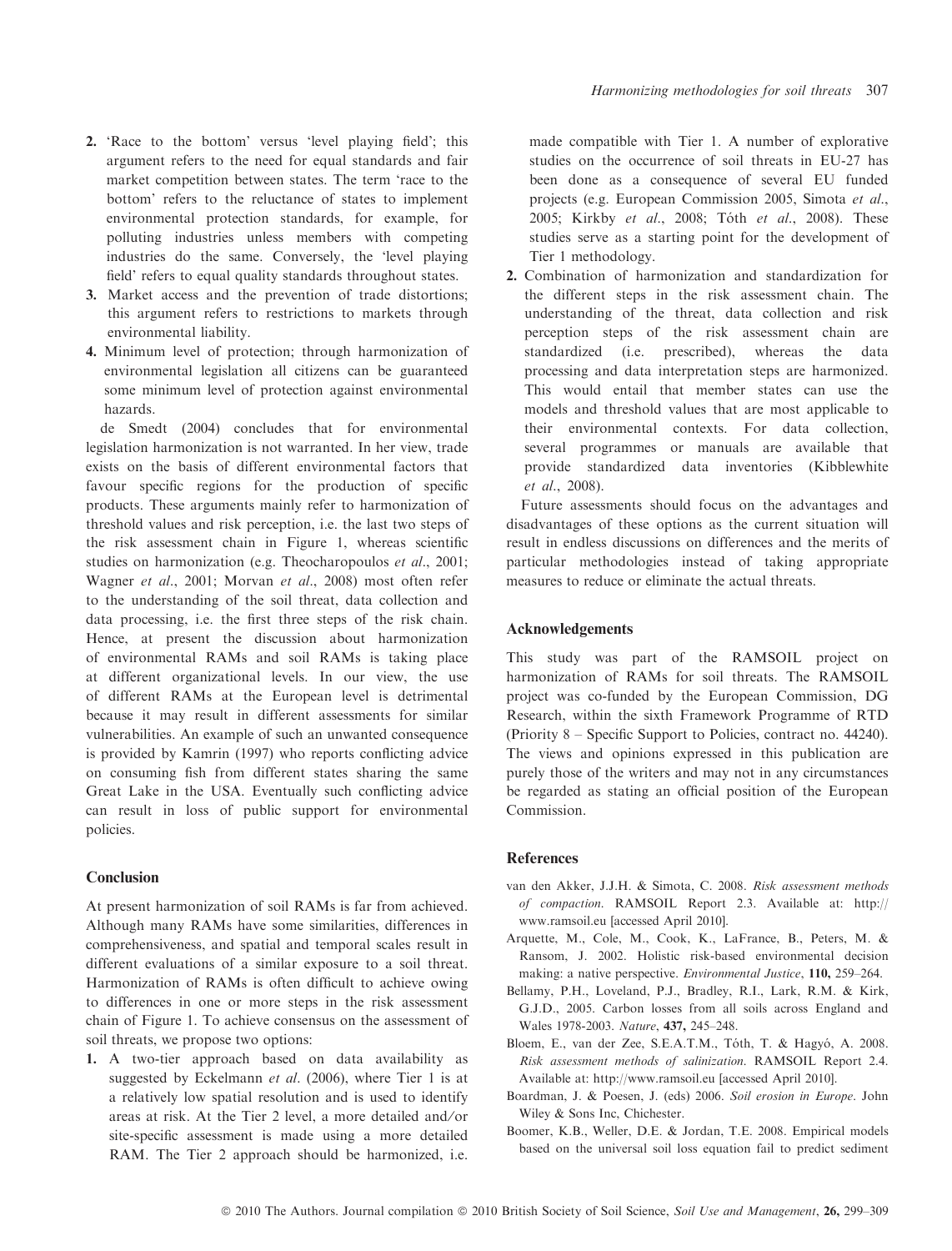discharges from Chesapeake bay catchments. Journal of Environmental Quality, 37, 79–89.

- van Camp, L., Bujarrabal, B., Gentile, A.R., Jones, R.J.A., Montanarella, L., Olazabal, C. & Selvaradjou, S.K. 2004. Reports of the Technical Working Groups Established under the Thematic Strategy for Soil Protection. EUR 21319 EN/6. Office for Official Publications of the European Communities, Luxembourg.
- Christensen, F.M., Andersen, O., Duijm, N.J. & Harremoës, P. 2003. Risk terminology – a platform for common understanding and better communication. Journal of Hazardous Materials, 103, 181–203.
- Diamond, J. 2005. Collapse. In: How Societies Choose to Fail or Survive. p. 592. Viking press, New York City.
- Diekkrüger, B., Söndgerath, D., Kersebaum, K.C. & McVoy, C.W. 1995. Validity of agroecosystem models – a comparison of results of different models applied to the same data set. Ecological Modeling, 81, 3–29.
- Eckelmann, W., Baritz, R., Bialousz, S., Bielek, P., Carre, F., Houskova, B., Jones, R.J.A., Kibblewhite, M., Kozak, J., Le Bas, C., Tóth, G., Tóth, T., Varallyay, G., Yili Halla, M. & Zupan, M. 2006. Common criteria for risk area identification according to soil threats. Report No. 20, EUR 22185 EN, 94 pp. Office for Official Publications of the European Communities, Luxembourg.
- European Commission. 2002. Communication from the Commission to the council, the European Parliament, the Economic and Social Committee and the Committee of the Regions. Towards a Thematic Strategy for Soil Protection. Commission of the European Communities, Brussels. COM (2002)179 final.
- European Commission 2005. Soil atlas of Europe. Office for Official Publications of the European Communities, Luxembourg.
- European Commission. 2006. Communication from the Commission to the Council, the European Parliament, The European Economic and Social Committee of the regions. Thematic Strategy for Soil Protection. Commission of the European Communities, Brussels. COM (2006) 231 final.
- Geraedts, L., Recatala-Boix, L., Ano-Vidal, C. & Ritsema, C.J. 2008. Risk assessment methods of soil erosion by water. RAMSOIL Report 2.1. Available at: http://www.ramsoil.eu [accessed April 2010].
- Gobin, A., Govers, G., Jones, R.J.A., Kirkby, M.J. & Kosmas, C. 2003. Assessment and reporting on soil erosion. Technical Report 94, European Environmental Agency, Copenhagen.
- Heesmans, H. 2007. Questionnaires used in the RAMSOIL project. RAMSOIL Report 1.2. Available at: http://www.ramsoil.eu [accessed April 2010].
- Horn, R., Fleige, H., Richter, F.H., Czyz, E.A., Dexter, A., Diaz-Pereira, E., Dumitru, E., Enarche, R., Mayol, F., Rajkai, K., De la Rosa, D. & Simota, C. 2005. SIDASS project Part 5: prediction of mechanical strength of arable soils and its effects on physical properties at various map scales. Soil & Tillage Research, 82, 47–56.
- Huber, S., Prokop, G., Arrouays, D., Banko, G., Bispo, A., Jones, R.J.A., Kibblewhite, M., Lexer, W., Möller, A., Risckson, J., Shishkov, T., Stephens, M., van den Akker, J., Varallyay, G. & Verheijen, F. 2007. Indicators and Criteria report. ENVASSO project (contract 022713) coordinated by Cranfield University, UK, for Scientific Support to Policy, European Commission sixth Framework Research Programme.
- Kamrin, M.A. 1997. Environmental risk harmonization: federal/state approaches to risk assessment and management. Regulatory Toxicology and Pharmacology, 25, 158–165.
- Kibblewhite, M.G., Jones, R.J.A., Baritz, R., Huber, S., Arrouays, D., Micheli, E. & Stephens, M. 2008. ENVASSO Final Report Part I: Scientific and Technical Activities. ENVASSO Project (Contract 022713) coordinated by Cranfield University, UK, for Scientific Support to Policy, European Commission sixth Framework Research Programme.
- Kirkby, M.J., Jones, R.J.A., Irvine, B., Gobin, A., Govers, G., Cerdan, O., VanRompaey, A.J.J., Le Bissonnais, Y., Daroussin, J., King, D., Montanarella, L., Grimm, M., Vieillefont, V., Puigdefabregas, J., Boer, M., Kosmas, C., Yassoglou, N., Tsara, M., Mantel, S., Van Lynden, G.J. & Huting, J. 2004. Pan-European Soil Erosion Risk Assessment: The PESERA Map, Version 1 October 2003. Explanation of Special Publication Ispra 2004 No. 73 (S.P.I.04.73). European Soil Bureau Research Report No. 16, EUR 21176, 18 pp. and 1 map in ISO B1 format. Office for Official Publications of the European Communities, Luxembourg.
- Kirkby, M.J., Irvine, B.J., Jones, R.J.A. & Govers, G. 2008. The PESERA coarse scale erosion model for Europe. I. – Model rationale and implementation. European Journal of Soil Science, 59, 1293–1306.
- Kuikman, P.J., Ehlert, P.A.I., Chardon, W.J., van Beek, C.L., Tóth, G. & Oenema, O. 2008. Current status of risk assessment methodologies for soil organic matter decline RAMSOIL Report 2.5. Available at: http://www.ramsoil.eu [accessed April 2010].
- Malet, J.P. & Maquaire, O. 2008. Risk assessment methods of landslides. RAMSOIL Report 2.2. Available at: http:// www.ramsoil.eu [accessed April 2010].
- McNeill, J.R. & Winiwarter, V. 2004. Breaking the Sod: humankind, history and soil. Science, 304, 1627-1629.
- Morvan, X., Saby, N.P.A., Arrouays, D., Le Ba, S.C., Jones, R.J.A., Verheijen, F.G.A., Bellamy, P.H., Stephens, M. & Kibblewhite, M. 2008. Soil monitoring in Europe: a review of existing systems and requirements for harmonisation. Science of the Total Environment, 391, 1–12.
- Richards, L. (ed.) 1954. Diagnosis and improvement of saline and alkali soils. USDA Agriculture Handbook No. 60, Washington, DC.
- Simota, C., Horn, R., Fleige, H., Dexter, A., Czyz, E.A., Diaz-Pereira, E., Mayol, F., Rajkai, K. & de la Rosa, D. 2005. SIDASS project – Part 1. A spatial distributed simulation model predicting the dynamics of agro-physical soil state for selection of management practices to prevent soil erosion. Soil & Tillage Research, 82, 15–18.
- Sleutel, S., De Neve, S., Singier, B. & Hofman, G. 2006. Organic C levels in intensively managed arable soils – long-term regional trends and characterization of fractions. Soil Use and Management, 22, 188–196.
- de Smedt, K. 2004. Is harmonization of environmental liability rules needed in an Enlarged European Union? Reciel, 13, 164–174.
- Smith, P., Powlson, D.S., Smith, J.U. & Elliott, E.T. 1997. Evaluation and comparison of soil organic matter models. Geoderma, 81, 1–225.
- Theocharopoulos, S.P., Wagner, G., Sprengart, J., Mohr, M.E., Desaules, A., Muntau, H., Christou, M. & Quevauviller, P. 2001. European soil sampling guidelines for soil pollution studies. The Science of the Total Environment, 264, 51–62.